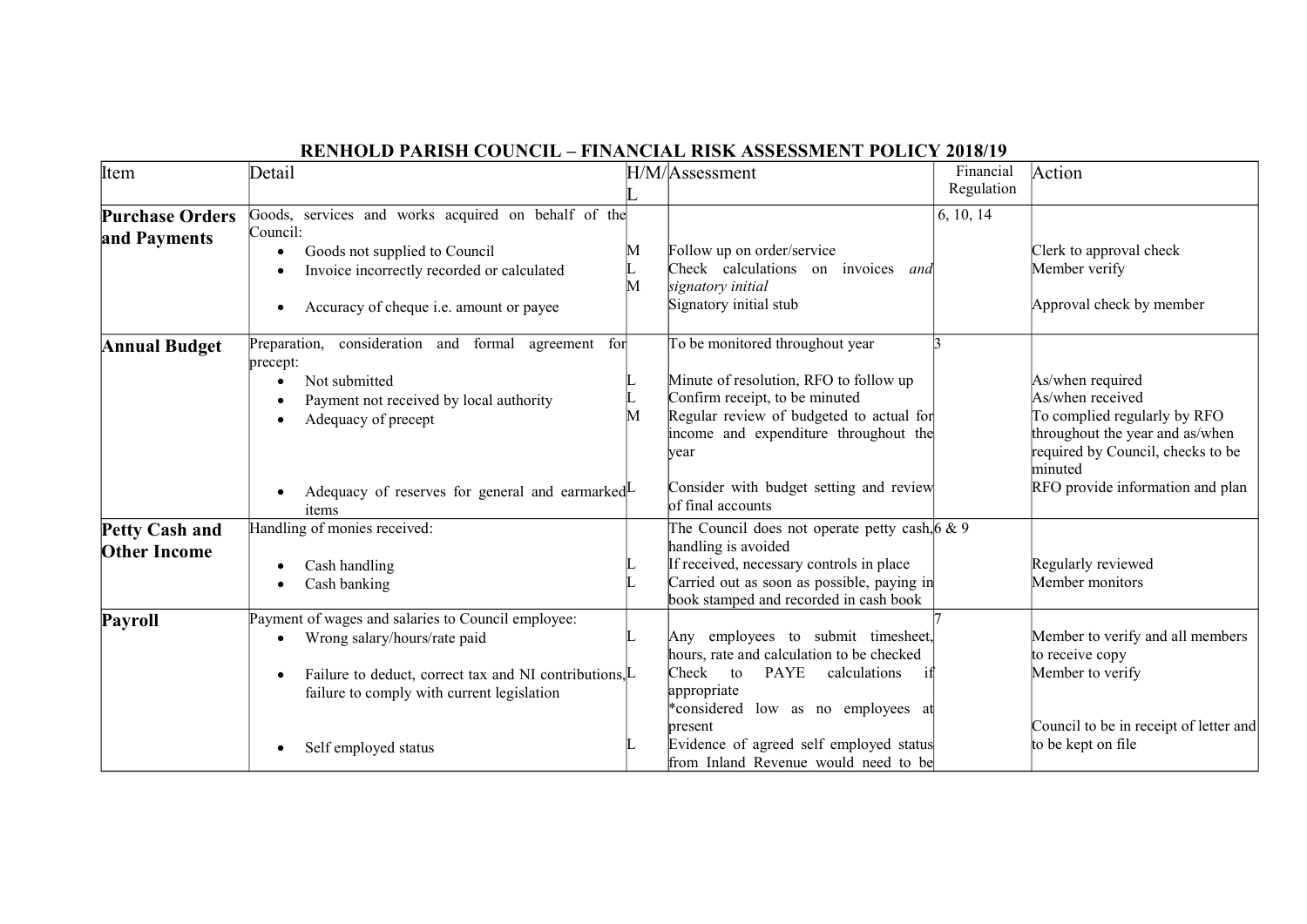|                               |                                                                                                                                       |        | seen by Council<br>*considered low as no self employed<br>individuals services used                                                                                                                                           |                                                                                                                                                               |
|-------------------------------|---------------------------------------------------------------------------------------------------------------------------------------|--------|-------------------------------------------------------------------------------------------------------------------------------------------------------------------------------------------------------------------------------|---------------------------------------------------------------------------------------------------------------------------------------------------------------|
| <b>Asset Control</b>          | Record of Council's Assets and investments:<br>Loss, damage, disposal etc<br>Risk or damage i.e. third party or individuals           | M<br>M | To be reviewed annually and as per 14<br>purchase or disposal of any assets.<br>Failure to maintain or review could result<br>in undervaluing i.e. insurance. Consider<br>adequacy of insurance including public<br>liability | Review Asset Register and<br>insurance policy annually, and<br>as/when required<br>Reviews to be minuted                                                      |
| <b>Bank</b><br>reconciliation | Record of the Council's transactions in respect of income <sup>M</sup><br>and expenditure. To be monitored and carried out regularly. |        | Failure to undertake reconciliation could2<br>result in loss of income, inappropriate<br>payments or misappropriation of funds.<br>To be monitored and carried out regularly.                                                 | Review Financial Regulations<br>annually<br>Member checks and to be minuted                                                                                   |
|                               | Year end accounts Statement of financial activity of the Council for each year. L                                                     |        | Failure to provide an accurate statement <sub>2</sub><br>of the Council's financial transactions for<br>each year.                                                                                                            | To be completed by RFO/Clerk,<br>checked and verified by members at<br>full Council<br>Internal Audit carried out as<br>external verification                 |
| <b>Insurance</b>              | Insurance cover provided for Council's financial and otherM<br>activities.                                                            |        | Inadequate cover could lead to financial 15<br>loss and legal claims against the Council.<br>Any new activity/asset to be considered in<br>relation to insurance as and when<br>necessary.                                    | Review Insurance Schedule<br>annually, or as/when required                                                                                                    |
|                               | Financial Records Record of Council's financial transactions:<br>Inadequate records                                                   |        | and $1 & 2 & 6$<br>ensure safekeeping<br>Failure to<br>updating of records. RFO/Clerk to review<br>regularly and internal audit and controls in<br>place.                                                                     | To be checked by full Council or<br>delegated Committee i.e. Finance<br>Committee and regular reports to be<br>made to full Council. Reviews to<br>be minuted |
| <b>Internal Audit</b>         | Review of systems and controls implemented by Council:<br>Effectiveness                                                               |        | Failure to secure independent internal<br>audit and record audit results.                                                                                                                                                     | An appropriate independent<br>individual to carry out audit, regular<br>review of process                                                                     |
| <b>External Audit</b>         | Completion of the Audit Commission process.                                                                                           |        | statutory <sup><math>\frac{1}{2}</math></sup> & 2<br>Failure to<br>comply<br>with                                                                                                                                             | Compliance as/when required                                                                                                                                   |